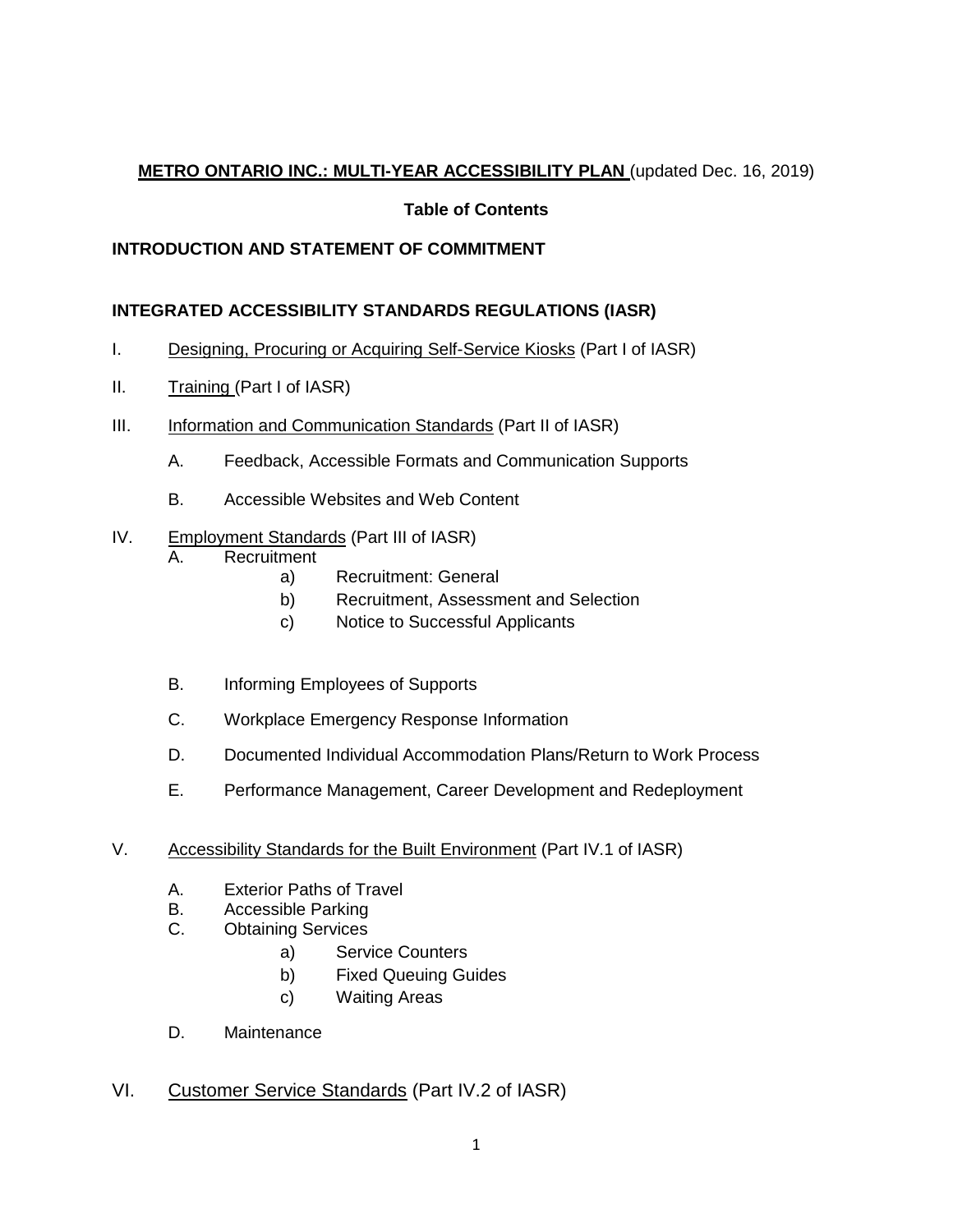## **INTRODUCTION AND STATEMENT OF COMMITMENT**

In 2005, the government of Ontario passed the *Accessibility for Ontarians with Disabilities Act*, 2005(**"AODA"**). It is the goal of the Ontario government to make Ontario accessible by 2025. The Integrated Accessibility Standards Regulations (**"IASR"**) under AODA require that (from January 1, 2014), Metro Ontario Inc. and its applicable subsidiaries including Metro Ontario Pharmacies Limited (together, "**Metro**"), establish, implement, maintain and document a multiyear accessibility plan which outlines the organization's strategy to prevent and remove barriers for persons with disabilities and to meet its requirements under the IASR.

This multi-year accessibility plan outlines Metro's strategy to prevent and remove barriers to address the current and future requirements of AODA.

Under AODA, the following accessibility standards and requirements are applicable to Metro:

- **I.** Information and Communications
- **II.** Employment
- **III.** Built Environment
- **IV.** Customer Service.

In accordance with the requirements set out in the IASR, Metro will:

- Establish, implement, maintain and document this multi-year accessibility plan;
- Post this plan on its website (**www.metro.ca**);
- Provide this plan in an accessible format, upon request; and
- Review and update this plan at least once every five years.

December 2, 2019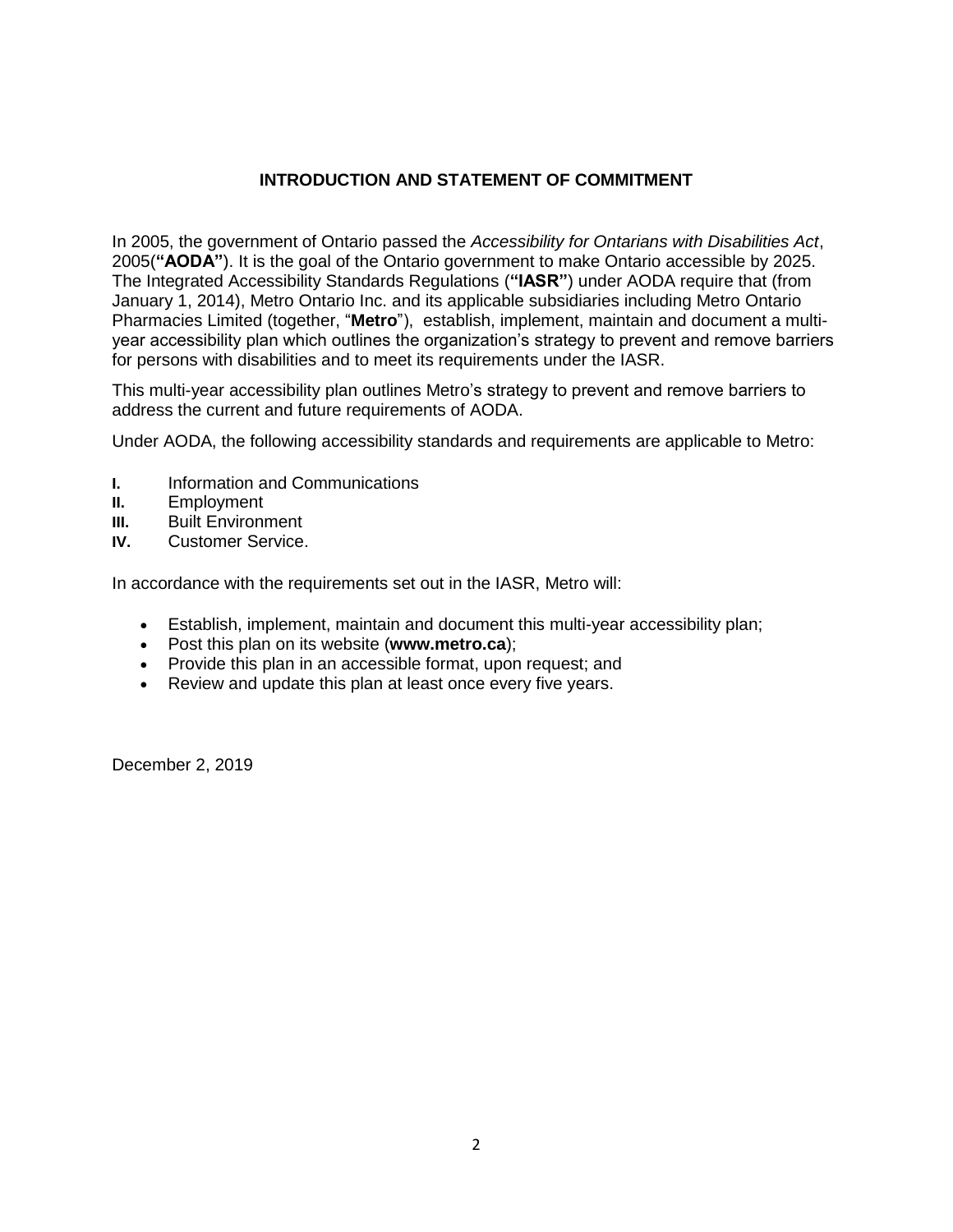# **INTEGRATED ACCESSIBILITY STANDARDS REGULATIONS (IASR)**

## **I. Designing, Procuring or Acquiring Self-Service Kiosks** (Part I of IASR)

#### Commitment:

Metro is committed to having regard to the accessibility for persons with disabilities, when designing, procuring, or acquiring self-service kiosks. A "kiosk" is defined in the IASR as "an interactive electronic terminal, including point-of-sale device, intended for public use that allows users to access one or more services or products or both".

#### Action:

In accordance with the IASR (Section 6), Metro has implemented the following regarding selfservice kiosks:

 Metro will consider the needs of its customers with disabilities when designing, procuring or acquiring self-service kiosks in its stores, including but not restricted to point of sale payment devices (credit and debit card).

Completion date: January 1, 2014 and ongoing

**II. Training** (Part I of IASR)

#### Commitment:

Metro is committed to implementing a process to ensure that all employees, volunteers, thirdparty contractors who provide goods, services and facilities on Metro's behalf, and persons participating in the development and approval of Metro's policies, are provided with appropriate training on the requirements of the IASR and on the Ontario *Human Rights Code* (the **"Code"**) as it pertains to persons with disabilities, and are provided with such training as soon as practicable.

#### Action:

In accordance with the IASR (Section 7), Metro:

- Has developed appropriate training;
- Determines and ensures that appropriate training on the requirements of the IASR and on the Code as it pertains to persons with disabilities, is provided to all employees, volunteers, third-party contractors who provide goods, services and facilities on Metro's behalf, and persons participating in the development and approval of Metro's policies;
- Ensures that the training is provided to persons referenced above as soon as practicable;
- Keeps and maintains a record of the training provided, including the dates that the training was provided and the number of individuals to whom it was provided; and
- Ensures that training is provided on any changes to the prescribed policies on an ongoing basis.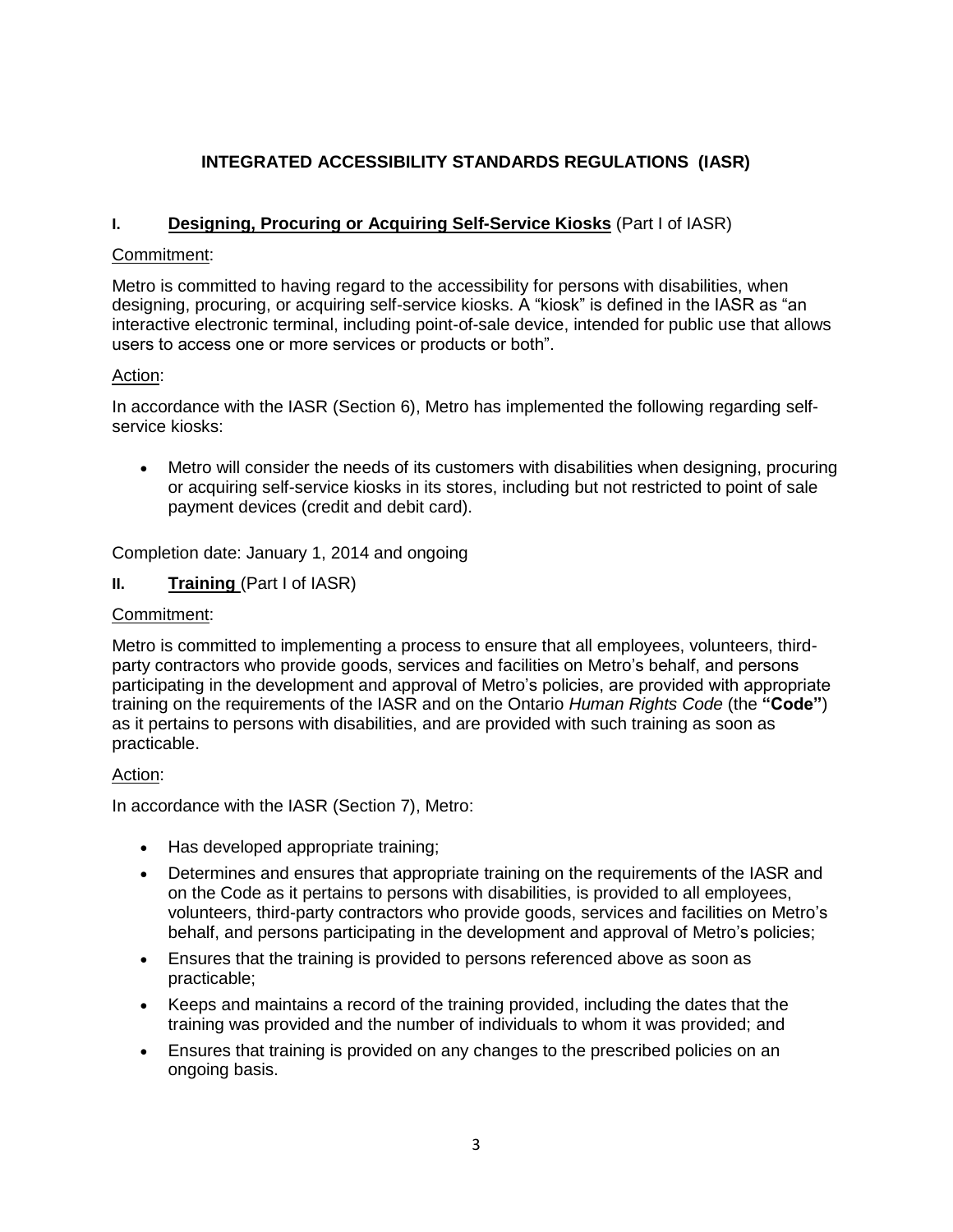## Completion date: December 31, 2014 and ongoing

## **III. Information And Communication Standards** (Part II of IASR)

#### Commitment:

Metro is committed to making company information and communications accessible to persons with disabilities. Metro will incorporate new accessibility requirements under the Information and Communication Standards to ensure that its information and communications systems and platforms are accessible and are provided in accessible formats that meet the needs of persons with disabilities.

## **A. Feedback, Accessible Formats and Communication Supports**

## Action:

In accordance with the IASR (Sections 11-12):

- Feedback: As of January 1, 2015, Metro ensures that existing and new processes for receiving and responding to feedback are accessible to persons with disabilities by providing or arranging for the provision of accessible formats and communication supports, upon request and in a timely manner; and
- Accessible Formats and Communication Supports: As of January 1, 2016, as a general principle where accessible formats and communication supports for persons with disabilities are requested, Metro will:
	- o Provide or arrange for the provision of such accessible formats and communication supports;
	- $\circ$  Consult with the person making the request to determine the suitability of the accessible format or communication support;
	- $\circ$  Provide or arrange for the provision of accessible formats and communication supports in a timely manner that takes into account the person's accessibility needs due to disability, and at a cost no more than the regular cost charged to other persons; and
	- $\circ$  Notify the public about the availability of accessible formats and communication supports.

# **B. Accessible Websites and Web Content**

#### Accomplishments to Date:

- Adoption of standards in Internet technology to ensure the public websites are moving away from non-W3C formats (World Wide Web Compliant) to more flexible Internet rich media in the website implementations, where practicable;
- All new websites released after January 1, 2014 and their web content are compliant with WCAG 2.0 Level A, unless not practicable due to significant impact on an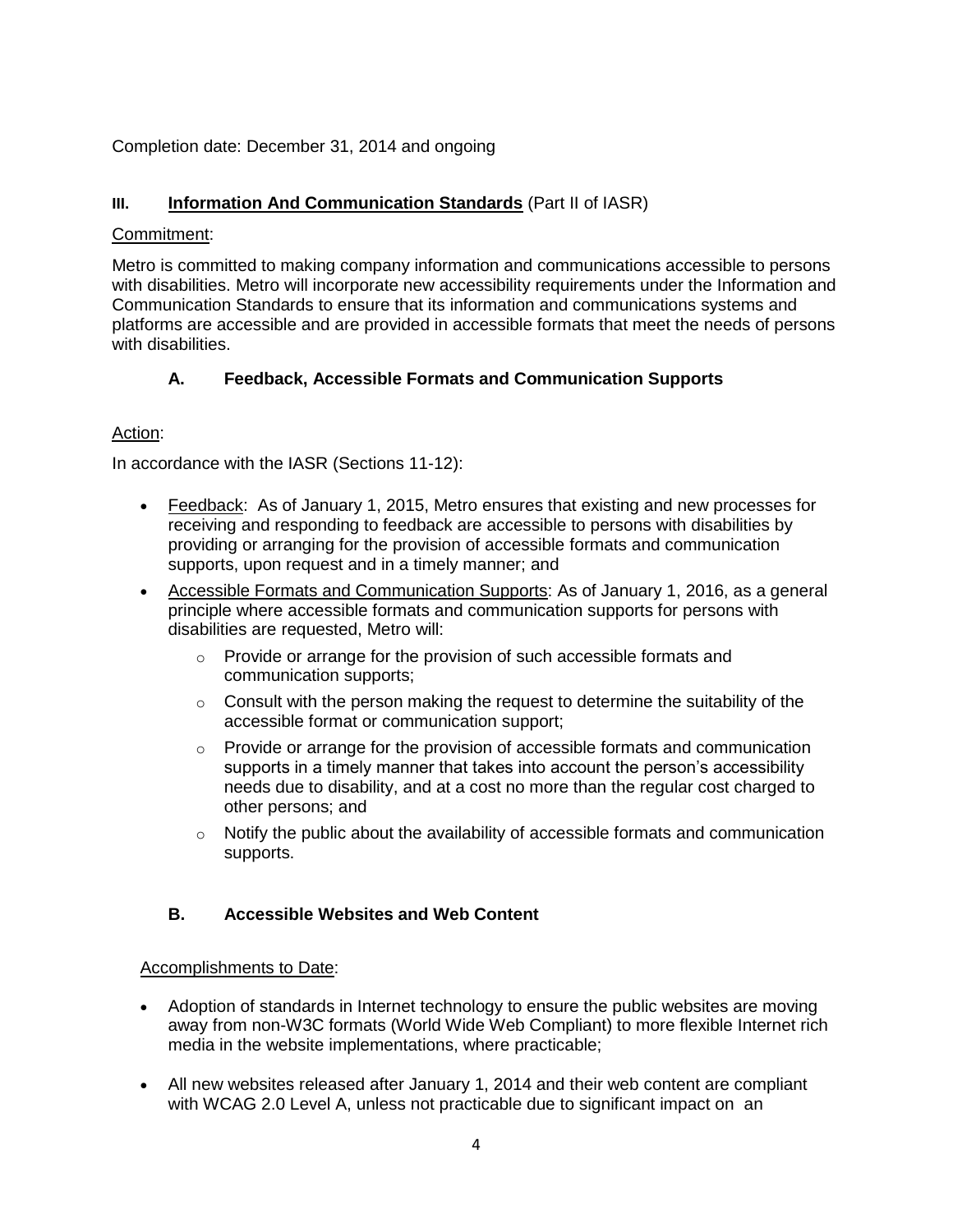implementation timeline that was planned or initiated prior to January 1, 2012, subject to the exceptions provided in section 14 of the IASR Regulation; and

 For Metro's web content under Metro's direct control or control through a contractual relationship that allows for modification of the product, Metro provides the **eSSENTIAL** accessibility application tools. This service offers Metro's customers downloadable tools, at no cost to the customers. These tools provide vehicles for enhanced navigation of Metro's websites and communication support for customers who experience challenges typing, moving a mouse, and/or reading.

#### Commitment and Planned Action:

In accordance with the IASR (Section 14), Metro will make its internet websites and web content conform with the World Wide Web Consortium Web Content Accessibility Guidelines (WCAG) 2.0, at Level A and increasing to Level AA in accordance with the schedule set out in Section 14 of the IASR.

Implementation timeframe:

- All new websites released, and their web content, are compliant with WCAG 2.0 Level A, unless not practicable due to significant impact on an implementation timeline that was planned or initiated prior to January 1, 2012, subject to the exceptions provided in section 14 of the IASR Regulation.
- By January 1, 2021, all internet websites and web content, except for the relevant exclusions set out in the IASR, shall be compliant with WCAG 2.0 Level AA.

#### **IV. Employment Standards** (Part III of IASR)

#### Commitment:

Metro is committed to fair and accessible employment practices that attract and retain employees with disabilities. This includes providing accessibility across all stages of the employment cycle.

#### **A. Recruitment**

#### Action:

As of January 1, 2016, in accordance with the IASR (Sections 22-24), Metro is complying with the following requirements:

## **a) Recruitment: General**

Metro notifies employees and the public of the availability of accommodation for applicants with disabilities in the recruitment process. This includes:

A review and, as necessary, modification of existing recruitment policies, procedures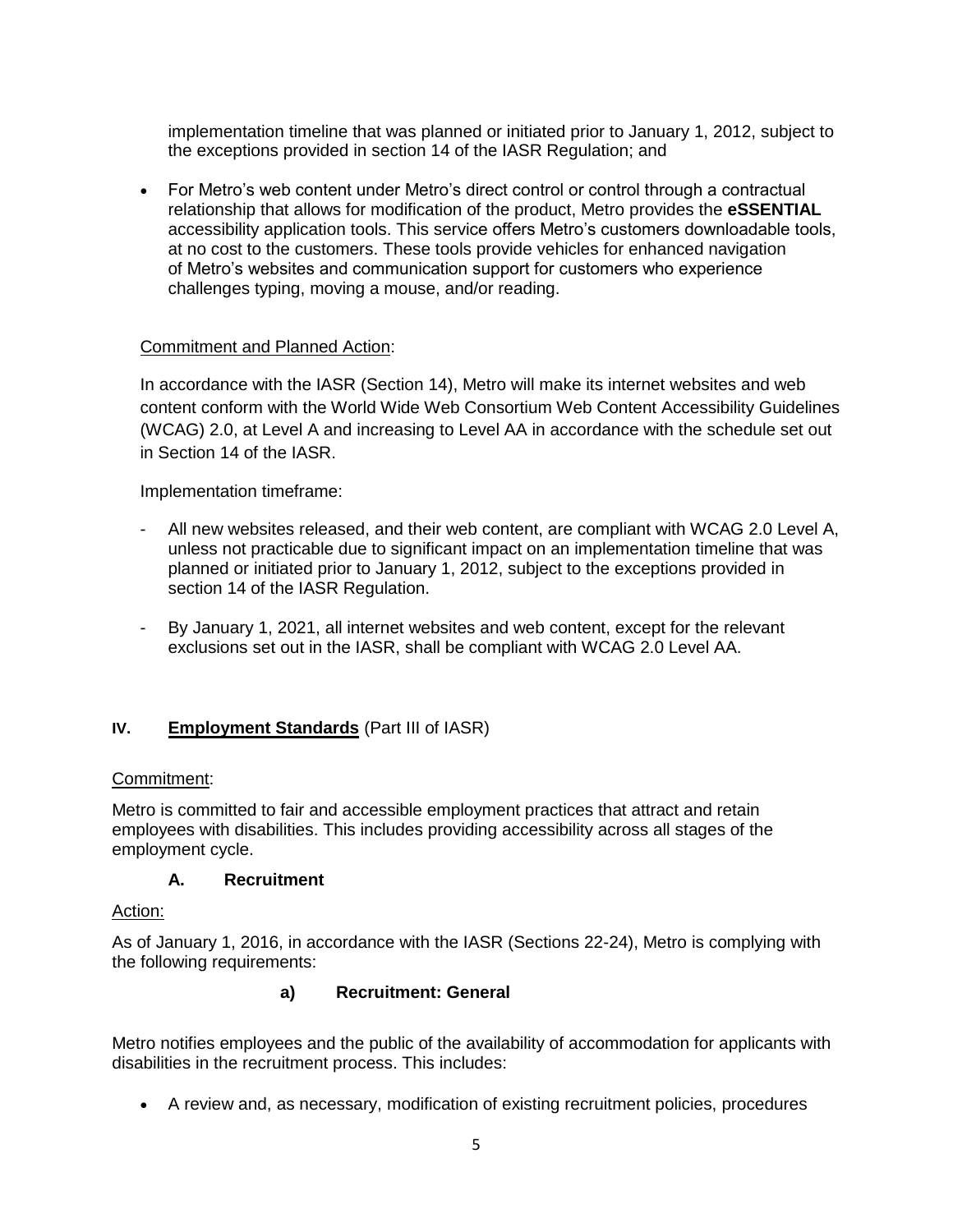and processes;

- Specifying that accommodation is available for applicants with disabilities, on Metro's website and on job postings; and
- Working with suppliers to ensure external Web pages are compliant with the Information and Communication Standards under the IASR's requirements.

# **b) Recruitment, Assessment and Selection**

Metro notifies job applicants, when they are individually selected to participate in an assessment or selection process, that accommodations are available upon request in relation to the materials or processes to be used in the assessment/selection process. This includes:

- A review and, as necessary, modification of existing recruitment policies, procedures and processes;
- Inclusion of availability of accommodation notice as part of the script in the scheduling of an interview and/or assessment; and
- If a selected applicant requests an accommodation, consult with the applicant and arrange for provision of suitable accommodations in a manner that takes into account the applicant's accessibility needs due to disability.

# **c) Notice to Successful Applicants**

When making offers of employment, Metro notifies the successful applicant of its policies for accommodating employees with disabilities. This includes:

- A review and, as necessary, modification of existing recruitment policies, procedures and processes; and
- Inclusion of notification of Metro's policies on accommodating employees with disabilities in offer of employment letters.

# **B. Informing Employees of Supports**

#### Commitment:

In accordance with the IASR (Section 25), Metro informs all employees of policies that support employees with disabilities, including, but not limited to, policies on the provision of job accommodations that take into account an employee's accessibility needs due to a disability.

# Action:

As of January 1, 2016, Metro:

• Informs current employees and new hires of Metro's policies supporting employees with disabilities, including, but not limited to, policies on the provision of job accommodations that take into account an employee's needs due to disability;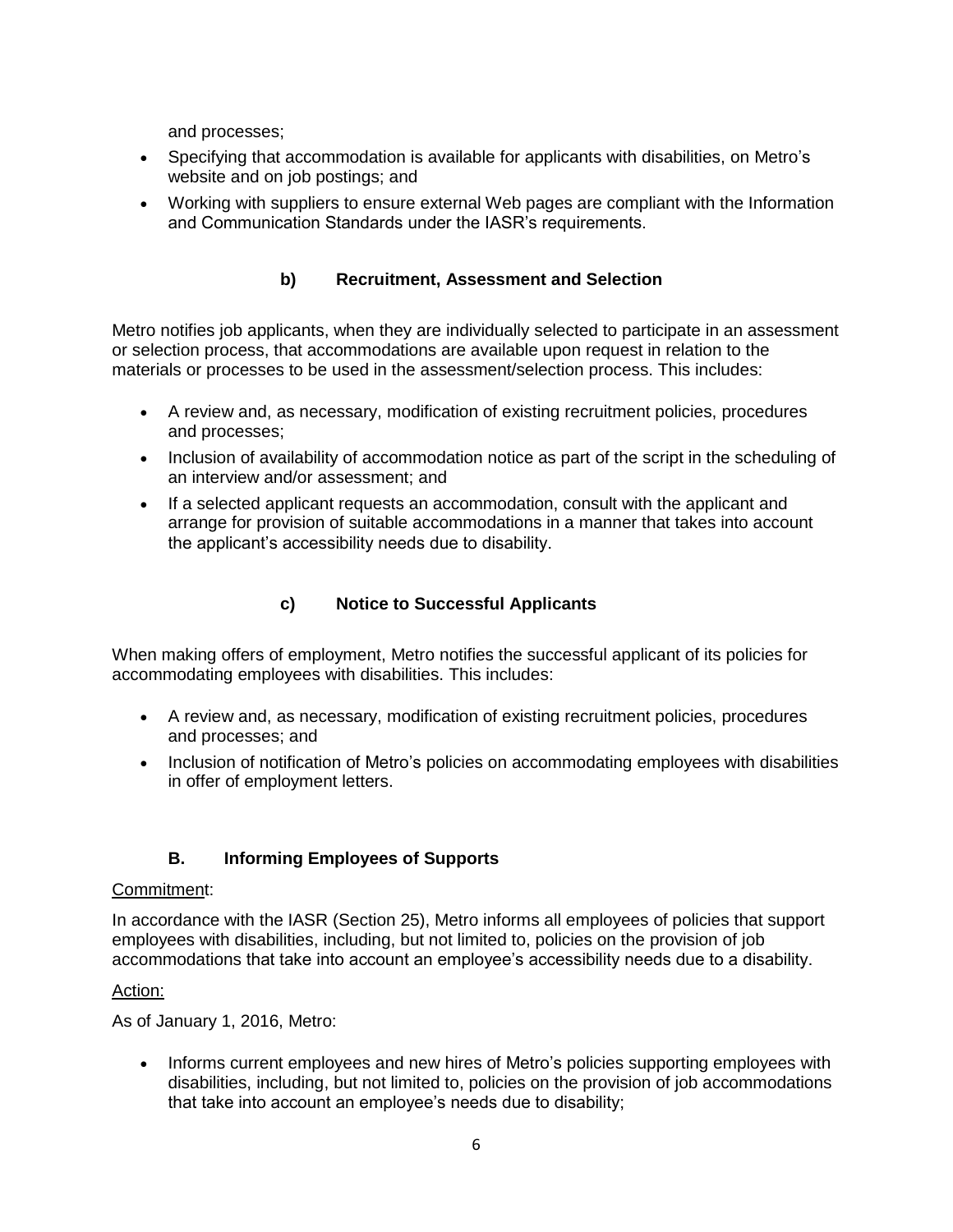- Provides information under this section as soon as practicable after the new employee begins employment;
- Keeps employees up to date on changes to existing policies on job accommodations with respect to disability;
- Where an employee with a disability so requests, provides or arranges for provision of suitable accessible formats and communications supports for:
	- $\circ$  Information that is needed in order to perform the employee's job; and
	- $\circ$  Information that is generally available to employees in the workplace; and
- In meeting the obligations to provide the information that is set out in the paragraph above, consults with the requesting employee in determining the suitability of an accessible format or communication support.

# **C. Workplace Emergency Response Information**

#### Commitment:

Where Metro is aware that an employee has a disability and that there is a need for accommodation, individualized workplace emergency response information is provided to the employee as soon as practicable if such information is necessary given the nature of the employee's disability.

#### Action:

As of January 1, 2012, in accordance with IASR (Section 27), Metro has implemented the following measures:

- Individualized workplace emergency response information procedures are developed for employees with disabilities, as required;
- Workplace Emergency Response Information forms are prepared for employees who have disclosed a disability and who are being accommodated according to their disabilities;
- Where required, Metro provides assistance to specific disabled employees, with the disabled employees' prior consent, to help them evacuate the workplace in case of an emergency or disaster. These plans for providing assistance are set out in individualized emergency plans for the employees;
- These individualized emergency plans are communicated to the employees' respective managers and Safety personnel, on an 'as needed' basis; and
- On an ongoing and regular basis, and as per the applicable terms of the IASR, Metro reviews and assesses general workplace emergency response procedures and individualized emergency plans to ensure accessibility issues are addressed.

# **D. Documented Individual Accommodation Plans/Return to Work Process**

#### Commitment:

Metro incorporates new accessibility requirements under the IASR to ensure that barriers in accommodation and return to work processes are eliminated and corporate policies surrounding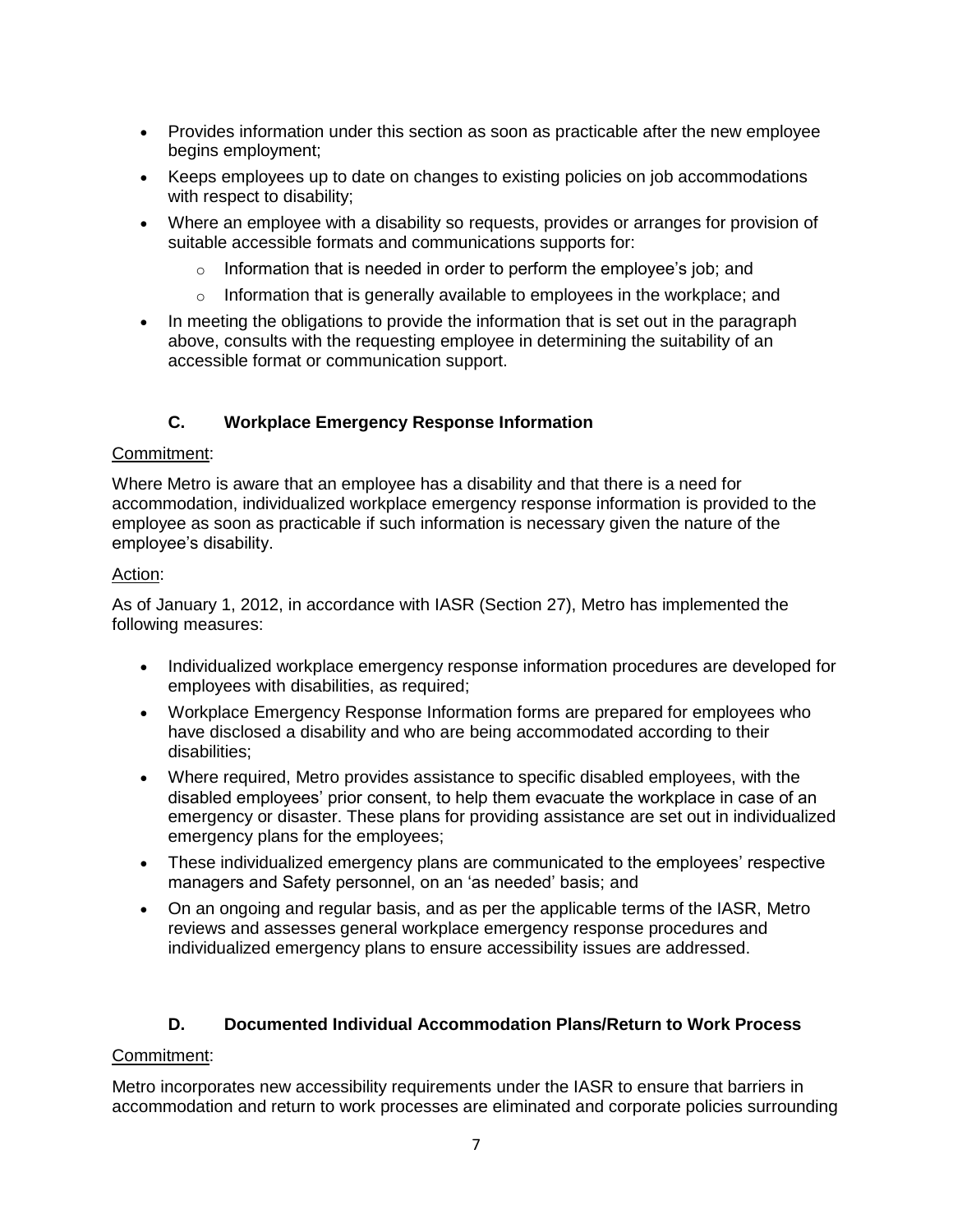accommodation and return to work are followed, where applicable.

Action: As of January 1, 2016:

Metro's policies include steps that Metro will take to accommodate an employee with a disability and to facilitate an employee's return to work after absenteeism due to disability.

Metro reviewed and assessed the existing policies to ensure that they include a process for the development of documented individual accommodation plans for employees with a disability, if such plans are required.

Metro ensures that the process for the development of documented individual accommodation plans includes the following elements, in accordance with the provisions of the IASR (Sections 28-29):

- Include in the process the manner in which the employee requesting accommodation can participate in the development of the plan;
- Include in the process the means by which the employee is assessed on an individual basis;
- Include in the process the manner in which Metro can request an evaluation by an outside medical or other expert, at Metro's expense, to assist Metro in determining if and how accommodation can be achieved;
- Include in the process the manner in which the employee can request participation of a representative from his or her bargaining agent where an employee is in the bargaining unit, or the participation of another representative from the workplace where an employee is not in the bargaining unit;
- Steps are in place to protect the privacy of the employee's personal information;
- Outline the frequency in which individual accommodation plans will be reviewed and updated and the manner in which this will be done;
- Provide the employee with the reasons for the denial if an individual accommodation plan is denied;
- Include in the process the means of providing the individual accommodation plan in a format that takes into account the employee's accessibility needs;
- If individual accommodation plans are established, ensure that they include:
	- o Individualized workplace emergency response information that is required; and
	- $\circ$  Any information regarding accessible formats and communication supports that have been provided for or arranged, in order to provide the employee with:
		- Information that is needed in order to perform the employee's job; and
		- Information that is generally available to employees in the workplace; and
- Identify any other accommodation that is to be provided to the employee.

Metro ensures that the return to work process as set out in its existing policies outlines the steps Metro will take to facilitate the employee's return to work after a disability-related absence, outlines the development of a written individualized return to work plan for such employees, and requires the use of individual accommodation plans, as discussed above, in the return to work process.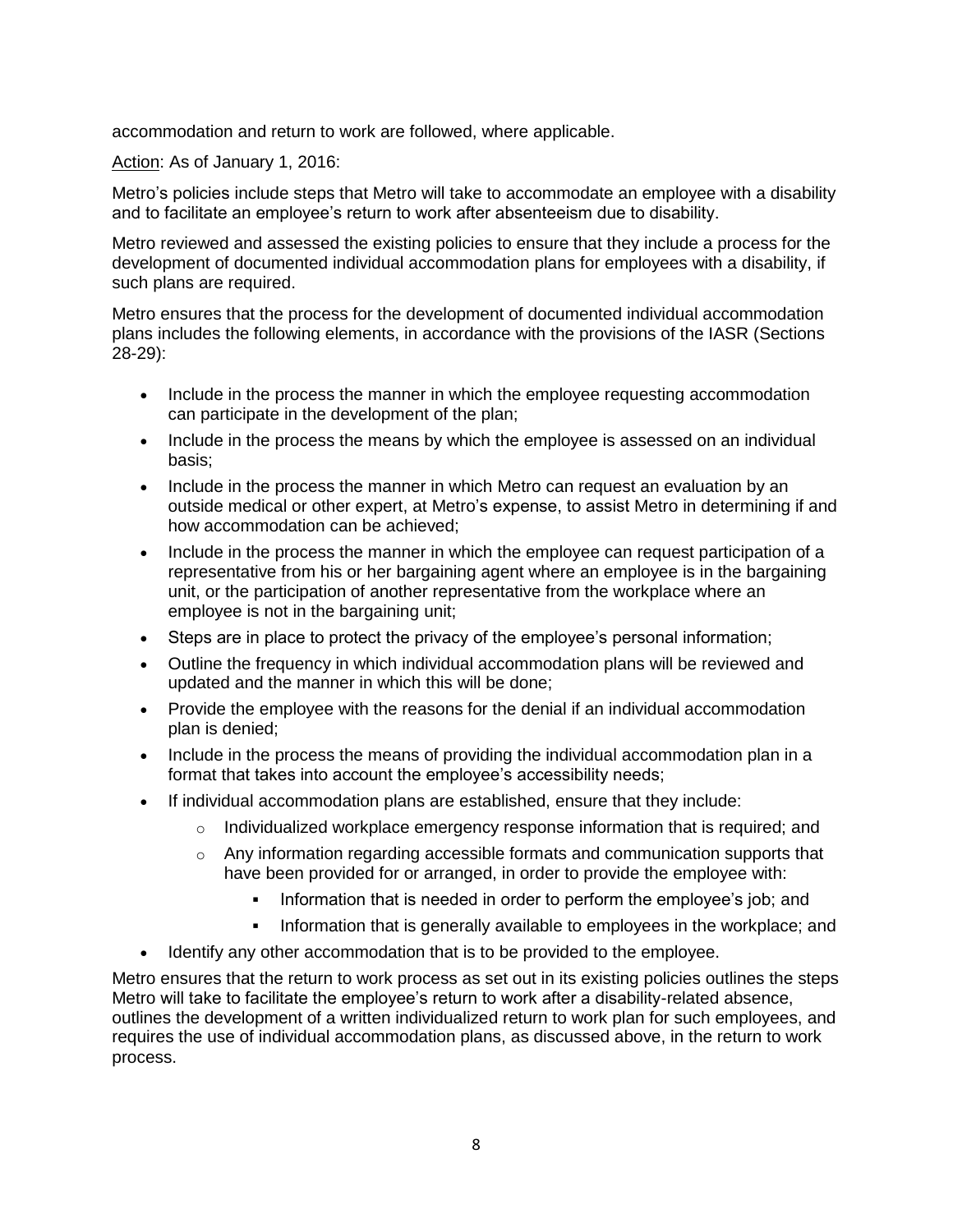# **E. Performance Management, Career Development and Redeployment**

# Commitment:

Metro takes into account the accessibility needs of employees with disabilities, as well as individual accommodation plans:

- When using its performance management process in respect of employees with disabilities;
- When providing career development and advancement to its employees with disabilities; and
- When redeploying employees with disabilities.

# Action:

As of January 1, 2016, in accordance with the IASR (Sections 30-32), Metro:

- Reviews, assesses and, as necessary, modifies existing policies, procedures and practices to ensure compliance with the IASR;
- Takes the accessibility needs of employees with disabilities and, as applicable, their individualized accommodation plans, into account when doing the following with employees with disabilities:
	- o Using its performance management process;
	- o Providing career development and advancement; and
	- o Redeploying.

# **V. ACCESSIBILITY STANDARDS FOR THE BUILT ENVIRONMENT** (Part IV.1 of IASR)

The goal of the standards is to remove barriers in public spaces and buildings. Metro will ensure that any applicable requirements set out in the standards are followed.

# Commitment:

For all public spaces for which Metro has entered into a contract on or after January 1, 2013 to construct or redevelop, Metro complies with all applicable standards in the IASR as of January 1, 2017.

# **A. Exterior Paths of Travel**

# Action:

As of January 1, 2017, when constructing all applicable new or redeveloped paths of travel (e.g., external walkways) that are not regulated by the Ontario Building Code, Metro ensures that they meet the requirements as set out in Sections 80.1 through 80.5 and 80.23 through 80.31 of the IASR. (Note: Most of the exterior paths of travel (e.g., external walkways) that are constructed by Metro are regulated by the Ontario Building Code.)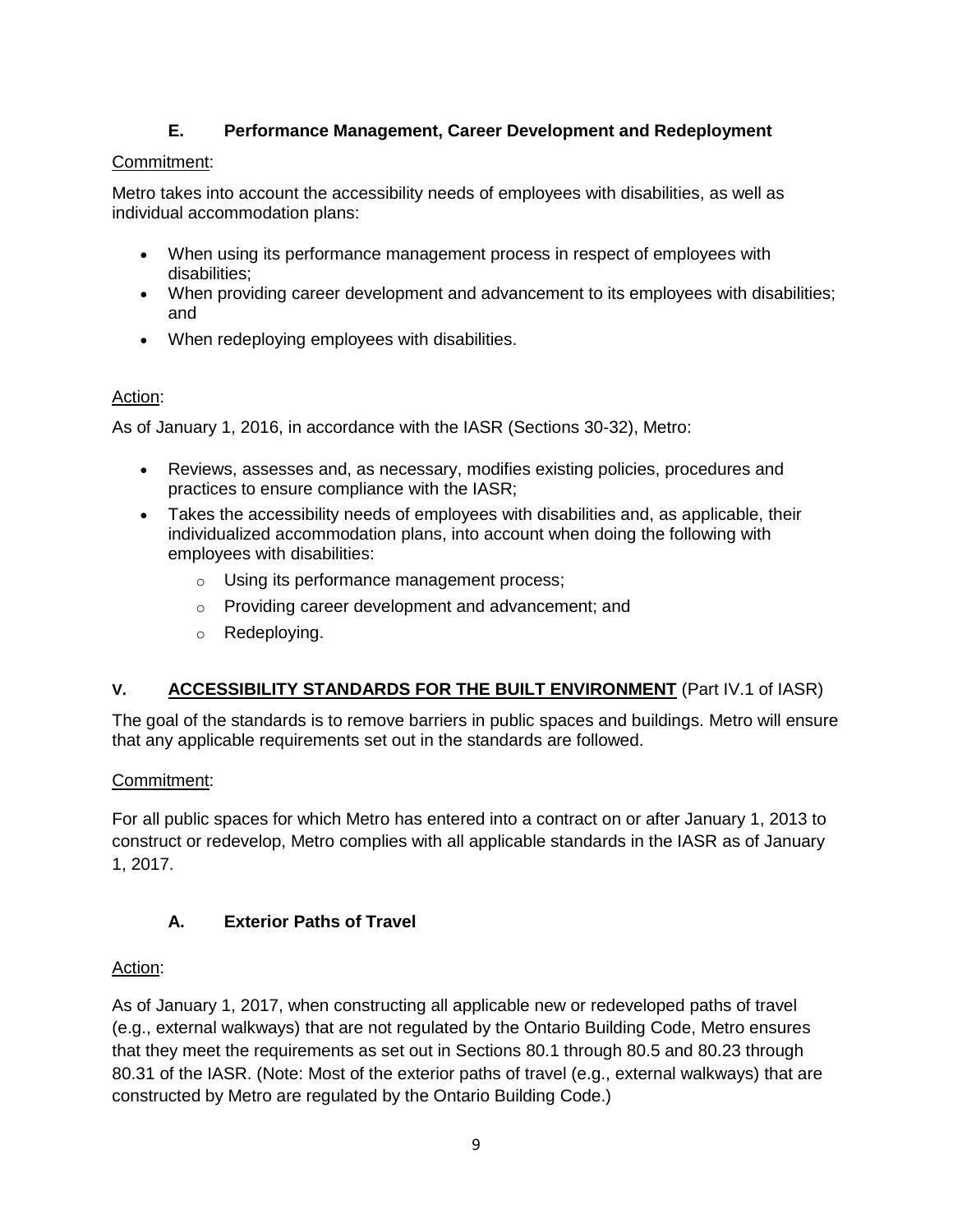# **B. Accessible Parking**

## Action:

As of January 1, 2017, Metro ensures that when constructing new or redeveloping off-street parking facilities that it intends to maintain, the applicable off-street parking facilities meet the requirements set out in Sections 80.32 through 80.38 of the IASR.

# **C. Obtaining Services: Service Counters, Fixed Queuing Guides and Waiting Areas**

## Commitment:

As of January 1, 2017, for all newly constructed or replaced service counters, all newly constructed fixed queuing guides, and for all newly constructed or redeveloped waiting areas, Metro complies with the following requirements under the IASR:

## a) **Service Counters** (Section 80.41)

# Action:

When constructing new service counters, which includes replacing existing service counters, Metro meets the following requirements:

- 1. A minimum of one service counter that accommodates a mobility aid for each type of service provided and the accessible service counter will be clearly identified with signage, where there are multiple queuing lines and service counters; and
- 2. Each service counter accommodates a mobility aid, where a single queuing line serves a single or multiple counters.

The service counter that accommodates mobility aids meets the following requirements:

- 1. The countertop height is such that it is usable by a person seated in a mobility aid;
- 2. There is sufficient knee clearance for a person seated in a mobility aid, where a forward approach to the counter is required; and
- 3. The floor space in front of the counter is sufficiently clear so as to accommodate a mobility aid.

# b) **Fixed Queuing Guides** (Section 80.42)

# Action:

When constructing new fixed queuing guides, Metro meets the following requirements:

- 1. The fixed queuing guides provide sufficient width to allow for the passage of mobility aids and mobility assistive devices;
- 2. The fixed queuing guides have sufficiently clear floor area to permit mobility aids to turn where queuing lines change direction; and
- 3. The fixed queuing guides are be cane detectable.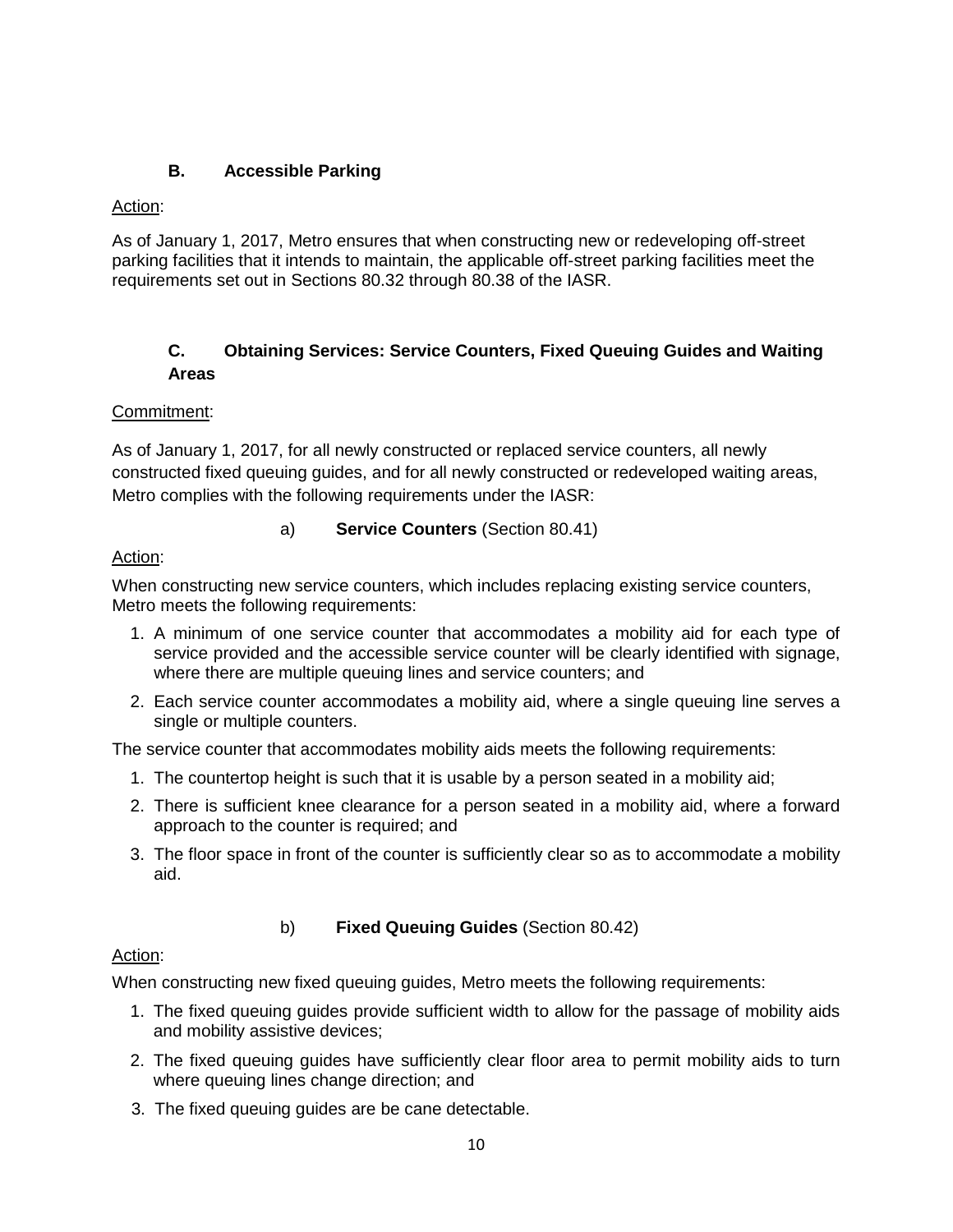#### **c) Waiting Areas** (Section 80.43)

## Action:

When constructing a new waiting area or redeveloping an existing waiting area, where the seating is fixed to the floor, a minimum of three per cent of the new seating is accessible, but in no case shall there be fewer than one accessible seating space. For the purposes of this section, accessible seating is a space in the seating area where an individual using a mobility aid can wait.

## **D. Maintenance**

Action: As of January 1, 2017:

- 1. Metro has procedures for preventative and emergency maintenance of the accessible elements in public spaces as required under these Accessibility Standards for the Built Environment; and
- 2. Metro has procedures for dealing with temporary disruptions when accessible elements required under the Accessibility Standards for the Built Environment are not in working order.

# **VI. ACCESSIBILITY STANDARDS FOR CUSTOMER SERVICE (Part IV.2 of the IASR)**

#### Commitment:

Metro is in compliance with the Customer Service Standards under AODA and will continue to comply with the Standards.

Metro is committed to excellence in serving all customers, including persons with disabilities, and it will carry out its functions in a manner which delivers an accessible customer service experience.

Metro is committed to providing its goods and services in a way that respects the dignity and independence of persons with disabilities. This commitment will be integrated wherever possible and will ensure that persons with disabilities will benefit from the same services, in the same place and in a similar way as other customers.

#### Action:

Since January 1, 2012, the following measures have been implemented and are continuing to be implemented by Metro:

 Ensuring all persons who, on behalf of Metro, deal with the public or other third parties, and all those who are involved in the development and approvals of customer service policies, practices and procedures, as well as all others providing services to our customers, are trained to communicate and provide the best possible customer service to all customers, including persons with disabilities;